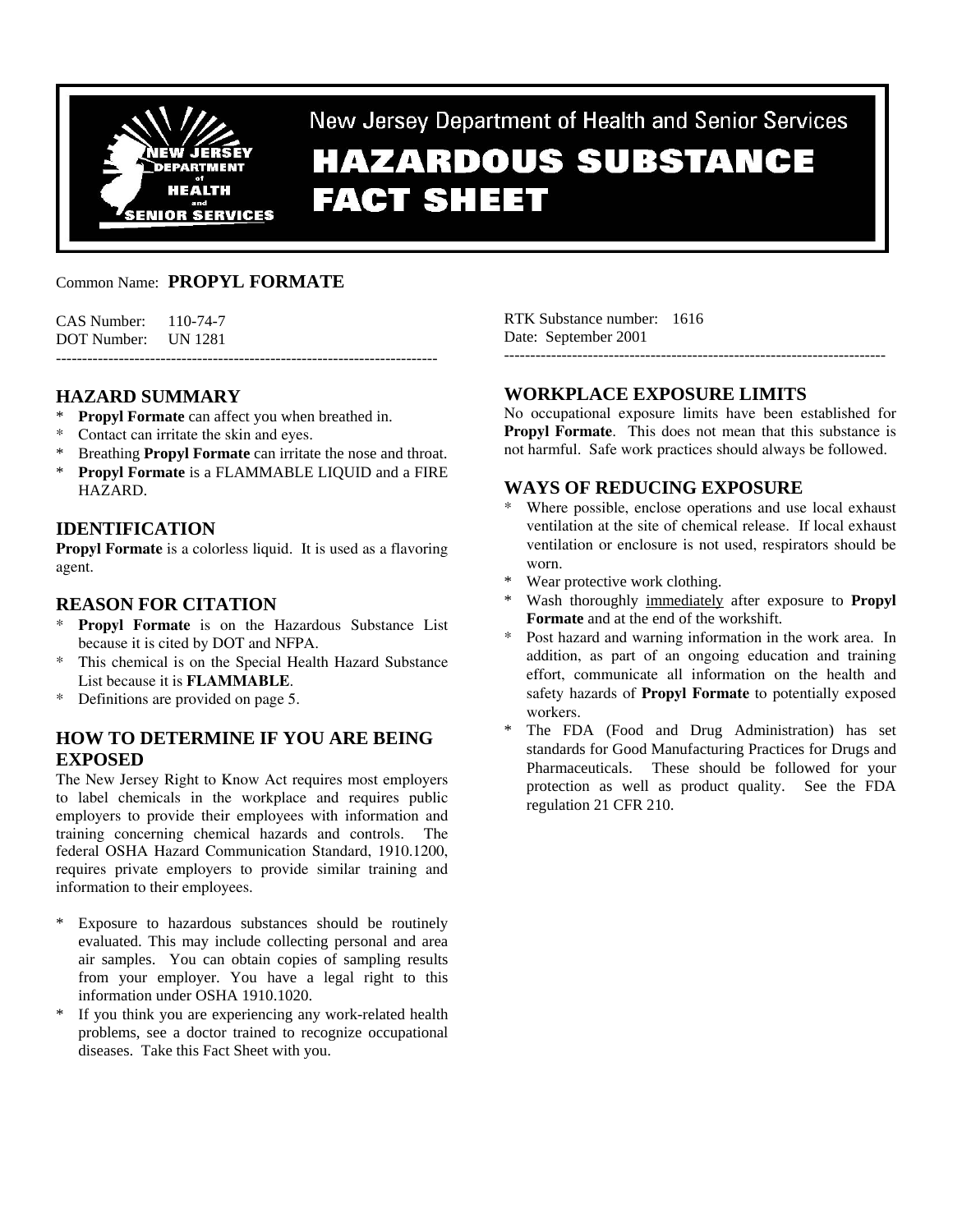# **PROPYL FORMATE** page 2 of 6

This Fact Sheet is a summary source of information of all potential and most severe health hazards that may result from exposure. Duration of exposure, concentration of the substance and other factors will affect your susceptibility to any of the potential effects described below.

---------------------------------------------------------------------------

## **HEALTH HAZARD INFORMATION**

#### **Acute Health Effects**

The following acute (short-term) health effects may occur immediately or shortly after exposure to **Propyl Formate**:

- \* Contact can irritate the skin and eyes.
- \* Breathing **Propyl Formate** can irritate the nose and throat.

#### **Chronic Health Effects**

The following chronic (long-term) health effects can occur at some time after exposure to **Propyl Formate** and can last for months or years:

## **Cancer Hazard**

According to the information presently available to the New Jersey Department of Health and Senior Services, **Propyl Formate** has not been tested for its ability to cause cancer in animals.

#### **Reproductive Hazard**

According to the information presently available to the New Jersey Department of Health and Senior Services, **Propyl Formate** has not been tested for its ability to affect reproduction.

#### **Other Long-Term Effects**

**Propyl Formate** has not been tested for other chronic (long-term) health effects.

## **MEDICAL**

#### **Medical Testing**

There is no special test for this chemical. However, if illness occurs or overexposure is suspected, medical attention is recommended.

Any evaluation should include a careful history of past and present symptoms with an exam. Medical tests that look for damage already done are not a substitute for controlling exposure.

Request copies of your medical testing. You have a legal right to this information under OSHA 1910.1020.

#### **WORKPLACE CONTROLS AND PRACTICES**

Unless a less toxic chemical can be substituted for a hazardous substance, **ENGINEERING CONTROLS** are the most effective way of reducing exposure. The best protection is to enclose operations and/or provide local exhaust ventilation at the site of chemical release. Isolating operations can also reduce exposure. Using respirators or protective equipment is less effective than the controls mentioned above, but is sometimes necessary.

In evaluating the controls present in your workplace, consider: (1) how hazardous the substance is, (2) how much of the substance is released into the workplace and (3) whether harmful skin or eye contact could occur. Special controls should be in place for highly toxic chemicals or when significant skin, eye, or breathing exposures are possible.

In addition, the following controls are recommended:

- \* Where possible, automatically pump liquid **Propyl Formate** from drums or other storage containers to process containers.
- \* Before entering a confined space where **Propyl Formate** may be present, check to make sure that an explosive concentration does not exist.

Good **WORK PRACTICES** can help to reduce hazardous exposures. The following work practices are recommended:

- \* Workers whose clothing has been contaminated by **Propyl Formate** should change into clean clothing promptly.
- \* Contaminated work clothes should be laundered by individuals who have been informed of the hazards of exposure to **Propyl Formate**.
- \* Eye wash fountains should be provided in the immediate work area for emergency use.
- \* If there is the possibility of skin exposure, emergency shower facilities should be provided.
- \* On skin contact with **Propyl Formate**, immediately wash or shower to remove the chemical. At the end of the workshift, wash any areas of the body that may have contacted **Propyl Formate**, whether or not known skin contact has occurred.
- \* Do not eat, smoke, or drink where **Propyl Formate** is handled, processed, or stored, since the chemical can be swallowed. Wash hands carefully before eating, drinking, applying cosmetics, smoking, or using the toilet.

#### **PERSONAL PROTECTIVE EQUIPMENT**

WORKPLACE CONTROLS ARE BETTER THAN PERSONAL PROTECTIVE EQUIPMENT. However, for some jobs (such as outside work, confined space entry, jobs done only once in a while, or jobs done while workplace controls are being installed), personal protective equipment may be appropriate.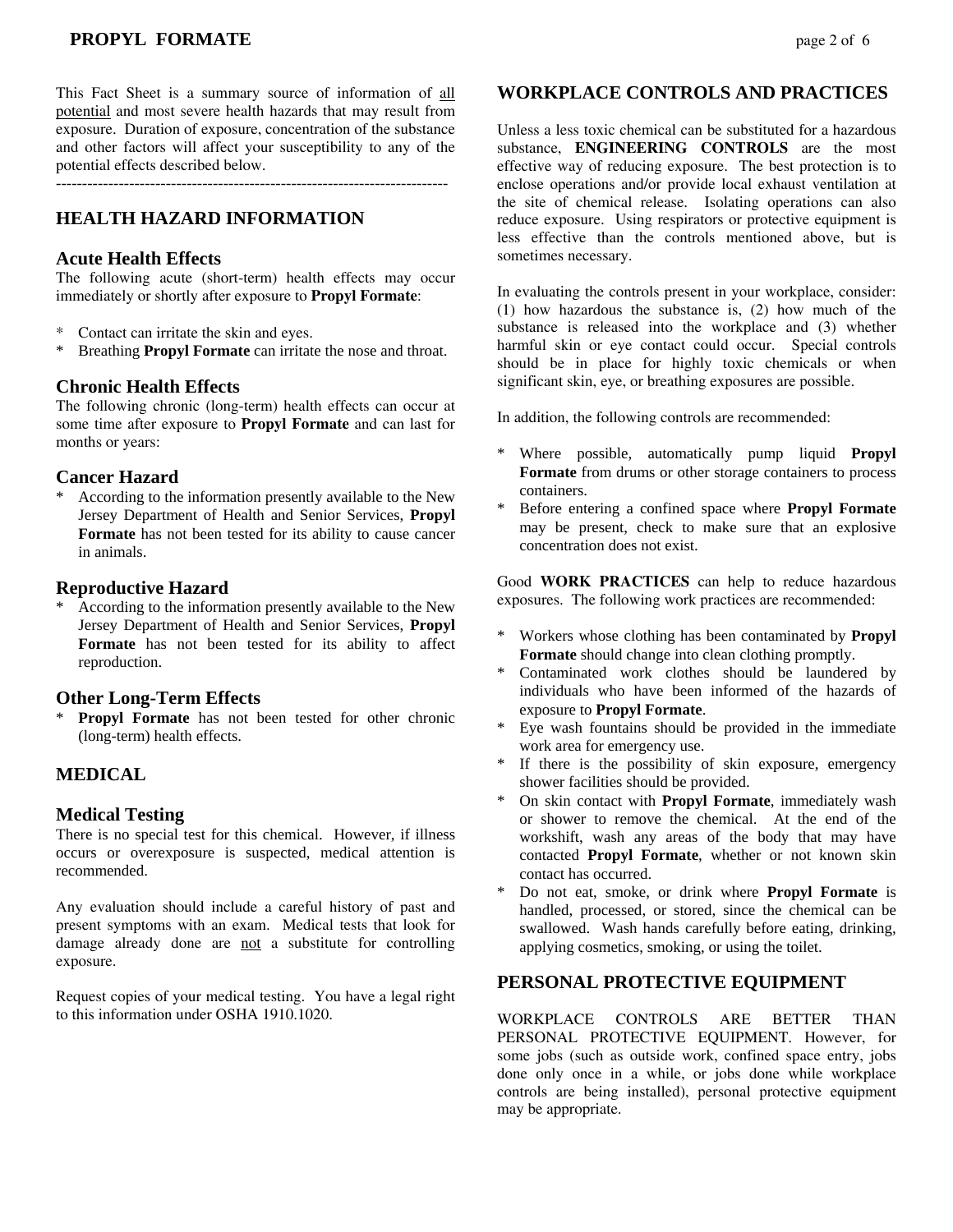## **PROPYL FORMATE** page 3 of 6

OSHA 1910.132 requires employers to determine the appropriate personal protective equipment for each hazard and to train employees on how and when to use protective equipment.

The following recommendations are only guidelines and may not apply to every situation.

## **Clothing**

- \* Avoid skin contact with **Propyl Formate**. Wear protective gloves and clothing. Safety equipment suppliers/ manufacturers can provide recommendations on the most protective glove/clothing material for your operation.
- \* All protective clothing (suits, gloves, footwear, headgear) should be clean, available each day, and put on before work.

#### **Eye Protection**

- Wear indirect-vent, impact and splash resistant goggles when working with liquids.
- \* Wear a face shield along with goggles when working with corrosive, highly irritating or toxic substances.

#### **Respiratory Protection**

**IMPROPER USE OF RESPIRATORS IS DANGEROUS.** Such equipment should only be used if the employer has a written program that takes into account workplace conditions, requirements for worker training, respirator fit testing and medical exams, as described in OSHA 1910.134.

\* Where the potential for overexposure exists, use a NIOSH approved supplied-air respirator with a full facepiece operated in a pressure-demand or other positive-pressure mode. For increased protection use in combination with an auxiliary self-contained breathing apparatus operated in a pressure-demand or other positive-pressure mode.

## **HANDLING AND STORAGE**

- \* Prior to working with **Propyl Formate** you should be trained on its proper handling and storage.
- \* **Propyl Formate** ignites on contact with POTASSIUM-tert-BUTOXIDE.
- \* **Propyl Formate** is not compatible with OXIDIZING AGENTS (such as PERCHLORATES, PEROXIDES, PERMANGANATES, CHLORATES, NITRATES, CHLORINE, BROMINE and FLUORINE) and STRONG BASES (such as SODIUM HYDROXIDE and POTASSIUM HYDROXIDE).
- Store in tightly closed containers in a cool, well-ventilated area away from HEAT or FLAME.
- Sources of ignition, such as smoking and open flames, are prohibited where **Propyl Formate** is used, handled, or stored.
- \* Metal containers involving the transfer of **Propyl Formate** should be grounded and bonded.
- Use only non-sparking tools and equipment, especially when opening and closing containers of **Propyl Formate**.

#### **QUESTIONS AND ANSWERS**

- Q: If I have acute health effects, will I later get chronic health effects?
- A: Not always. Most chronic (long-term) effects result from repeated exposures to a chemical.
- Q: Can I get long-term effects without ever having shortterm effects?
- A: Yes, because long-term effects can occur from repeated exposures to a chemical at levels not high enough to make you immediately sick.
- Q: What are my chances of getting sick when I have been exposed to chemicals?
- A: The likelihood of becoming sick from chemicals is increased as the amount of exposure increases. This is determined by the length of time and the amount of material to which someone is exposed.
- Q: When are higher exposures more likely?
- A: Conditions which increase risk of exposure include physical and mechanical processes (heating, pouring, spraying, spills and evaporation from large surface areas such as open containers), and "confined space" exposures (working inside vats, reactors, boilers, small rooms, etc.).
- Q: Is the risk of getting sick higher for workers than for community residents?
- A: Yes. Exposures in the community, except possibly in cases of fires or spills, are usually much lower than those found in the workplace. However, people in the community may be exposed to contaminated water as well as to chemicals in the air over long periods. This may be a problem for children or people who are already ill.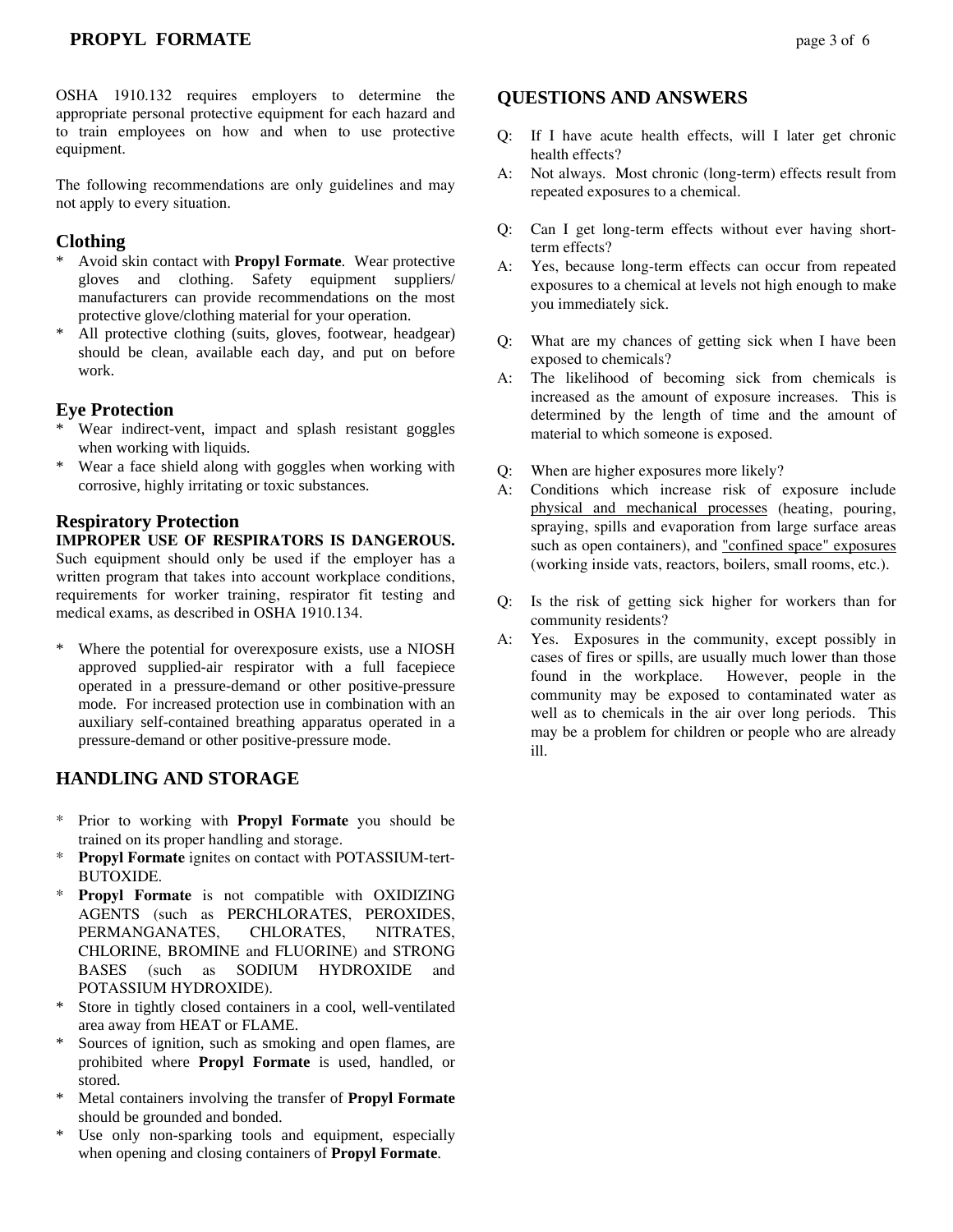------------------------------------------------------------------------ The following information is available from:

 New Jersey Department of Health and Senior Services Occupational Health Service PO Box 360 Trenton, NJ 08625-0360 (609) 984-1863 (609) 292-5677 (fax)

Web address: http://www.state.nj.us/health/eoh/odisweb/

#### **Industrial Hygiene Information**

Industrial hygienists are available to answer your questions regarding the control of chemical exposures using exhaust ventilation, special work practices, good housekeeping, good hygiene practices, and personal protective equipment including respirators. In addition, they can help to interpret the results of industrial hygiene survey data.

#### **Medical Evaluation**

If you think you are becoming sick because of exposure to chemicals at your workplace, you may call personnel at the Department of Health and Senior Services, Occupational Health Service, who can help you find the information you need.

#### **Public Presentations**

Presentations and educational programs on occupational health or the Right to Know Act can be organized for labor unions, trade associations and other groups.

#### **Right to Know Information Resources**

The Right to Know Infoline (609) 984-2202 can answer questions about the identity and potential health effects of chemicals, list of educational materials in occupational health, references used to prepare the Fact Sheets, preparation of the Right to Know Survey, education and training programs, labeling requirements, and general information regarding the Right to Know Act. Violations of the law should be reported to (609) 984-2202.

------------------------------------------------------------------------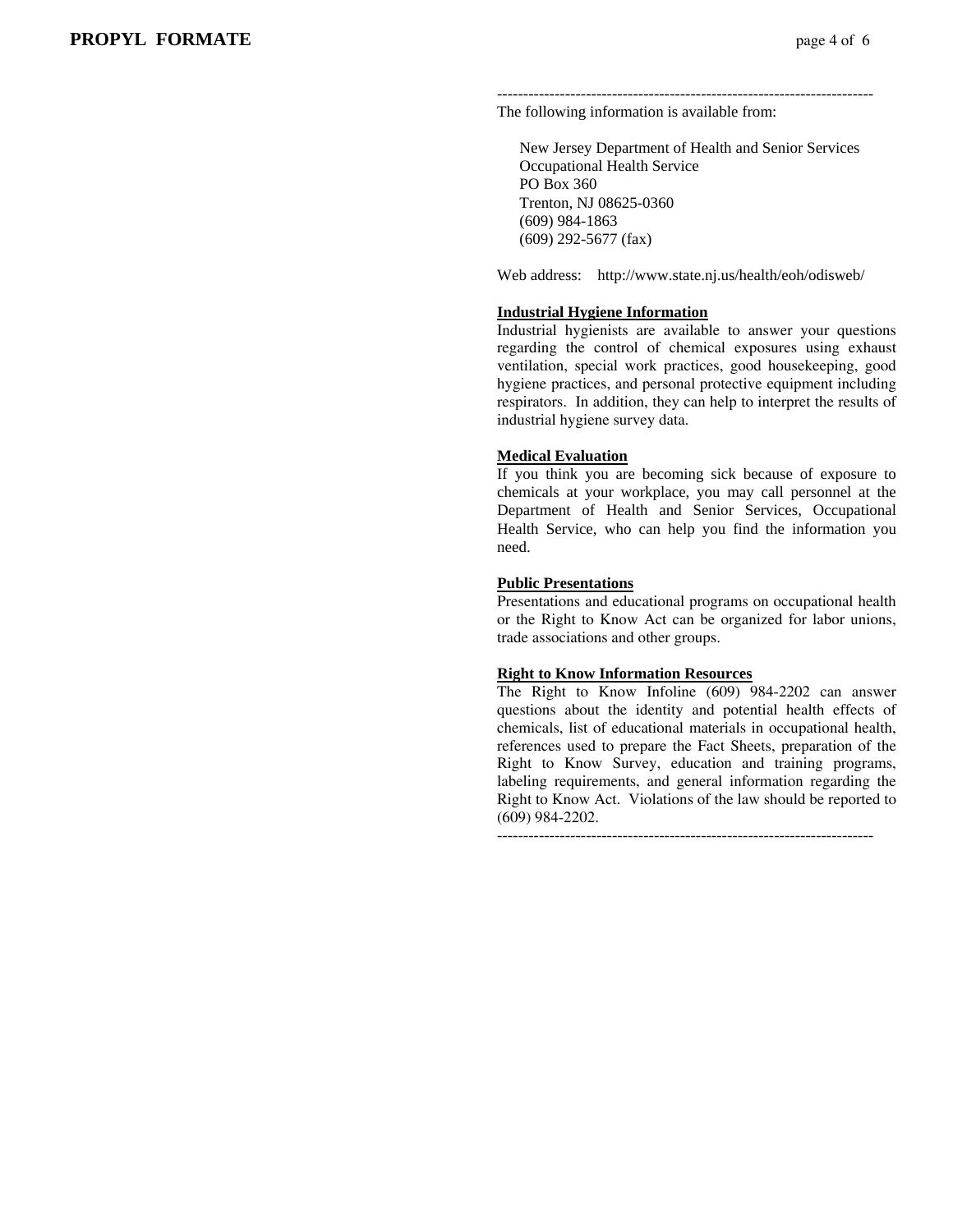## **DEFINITIONS**

**ACGIH** is the American Conference of Governmental Industrial Hygienists. It recommends upper limits (called TLVs) for exposure to workplace chemicals.

A **carcinogen** is a substance that causes cancer.

The **CAS number** is assigned by the Chemical Abstracts Service to identify a specific chemical.

A **combustible** substance is a solid, liquid or gas that will burn.

A **corrosive** substance is a gas, liquid or solid that causes irreversible damage to human tissue or containers.

**DEP** is the New Jersey Department of Environmental Protection.

**DOT** is the Department of Transportation, the federal agency that regulates the transportation of chemicals.

**EPA** is the Environmental Protection Agency, the federal agency responsible for regulating environmental hazards.

A **fetus** is an unborn human or animal.

A **flammable** substance is a solid, liquid, vapor or gas that will ignite easily and burn rapidly.

The **flash point** is the temperature at which a liquid or solid gives off vapor that can form a flammable mixture with air.

**HHAG** is the Human Health Assessment Group of the federal EPA.

**IARC** is the International Agency for Research on Cancer, a scientific group that classifies chemicals according to their cancer-causing potential.

A **miscible** substance is a liquid or gas that will evenly dissolve in another.

**mg/m3** means milligrams of a chemical in a cubic meter of air. It is a measure of concentration (weight/volume).

A **mutagen** is a substance that causes mutations. A **mutation** is a change in the genetic material in a body cell. Mutations can lead to birth defects, miscarriages, or cancer.

**NAERG** is the North American Emergency Response Guidebook. It was jointly developed by Transport Canada, the United States Department of Transportation and the Secretariat of Communications and Transportation of Mexico. It is a guide for first responders to quickly identify the specific or generic hazards of material involved in a transportation incident, and to protect themselves and the general public during the initial response phase of the incident.

**NCI** is the National Cancer Institute, a federal agency that determines the cancer-causing potential of chemicals.

**NFPA** is the National Fire Protection Association. It classifies substances according to their fire and explosion hazard.

**NIOSH** is the National Institute for Occupational Safety and Health. It tests equipment, evaluates and approves respirators, conducts studies of workplace hazards, and proposes standards to OSHA.

**NTP** is the National Toxicology Program which tests chemicals and reviews evidence for cancer.

**OSHA** is the Occupational Safety and Health Administration, which adopts and enforces health and safety standards.

**PEL** is the Permissible Exposure Limit which is enforceable by the Occupational Safety and Health Administration.

**PIH** is a DOT designation for chemicals which are Poison Inhalation Hazards.

**ppm** means parts of a substance per million parts of air. It is a measure of concentration by volume in air.

A **reactive** substance is a solid, liquid or gas that releases energy under certain conditions.

A **teratogen** is a substance that causes birth defects by damaging the fetus.

**TLV** is the Threshold Limit Value, the workplace exposure limit recommended by ACGIH.

The **vapor pressure** is a measure of how readily a liquid or a solid mixes with air at its surface. A higher vapor pressure indicates a higher concentration of the substance in air and therefore increases the likelihood of breathing it in.